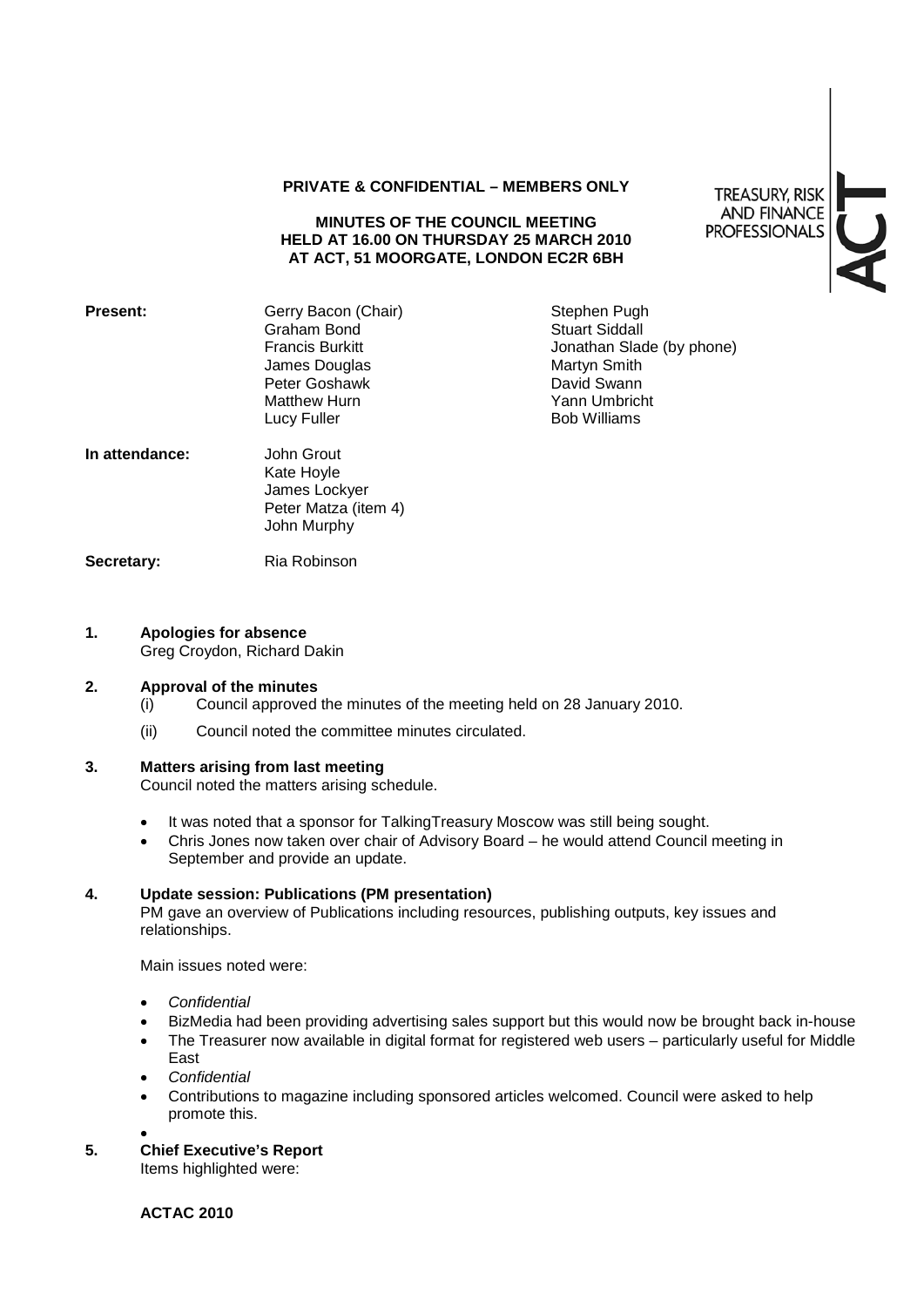- *Confidential*
- International delegates encouraged through arrangement with EACT one place from each NTA at cost. MH queried whether more could be done to offer free places for international delegates. SJS to discuss with MH
- Some free places offered for UK Treasury and BIS
- Pragmatic approach being taken where good case for discount

# **ACTAC 2011**

- *Confidential*
- **Regional Groups**
- Profile of regional activity, including Middle East, now included in CE Report

# **Survey of members in financial institutions**

- Surveyed 1000 FI members with 6% response rate reasonable
- Interesting feedback noted with over 40% saying ACT qualifications valued within their organisations but most favoured qualifications were accountancy based and nearly half of those responding favoured the CFA as a qualification provider
- Mixed response on the value of the ACT awarding CPD points

#### **Policy & Technical**

- Council noted that the ACT's P&T work had been mentioned twice in the full Budget report. This was an excellent reflection on the hard work and efforts of the team.
- Additional resource was being sought and this was included in the ACT budget. An advert would be placed in The Treasurer in May.

## **Education**

#### *Confidential*

## **Major risks monitor**

• Update on key risks included in CE Report. *Confidential*

## **6. Budget 2010/11**

Council considered the 2010/11 budget including the updated forecast for 2009/10. The following was noted:

- *Confidential*
- Team leaders involved in budget development and happy with the outcome.

Council approved the 2010/11 budget.

#### **7. Annual Dinner charity**

Council approved supporting WellChild for a second year with 10% of any funds raised going to the Educational Trust. Ways of increasing the amounts raised for the charity would be considered and PG offered his assistance in this matter.

## **8. Council**

# **(i) Questionnaire 2009/10**

RR summarised the results of the questionnaire. Key issues raised were:

## **Q23. Does Council have mechanisms in place to ensure it properly understands the concerns of members?**

• This continued to be a concern for Council despite the extra information on member interface provided in each CE Report. It was agreed that event and regional meeting feedback forms would be reviewed and more general questions added on members' views on the ACT. Also, consideration to be given to surveys or focus groups and Council to attend events and regional meetings when possible to canvas members' views directly.

#### **Q19. Is the balance of Council representative of the membership as a whole?**

• Now addressed through co-option. See item 8(ii).

## **Q 28, 29 and 30. Committees and Boards**

- More non-Officers to attend Advisory Board meetings
- Council Members unfamiliar with the work of particular committees to attend a meeting

## **Q20. Is Council clear about decisions reserved for its decision and what more properly falls to CE**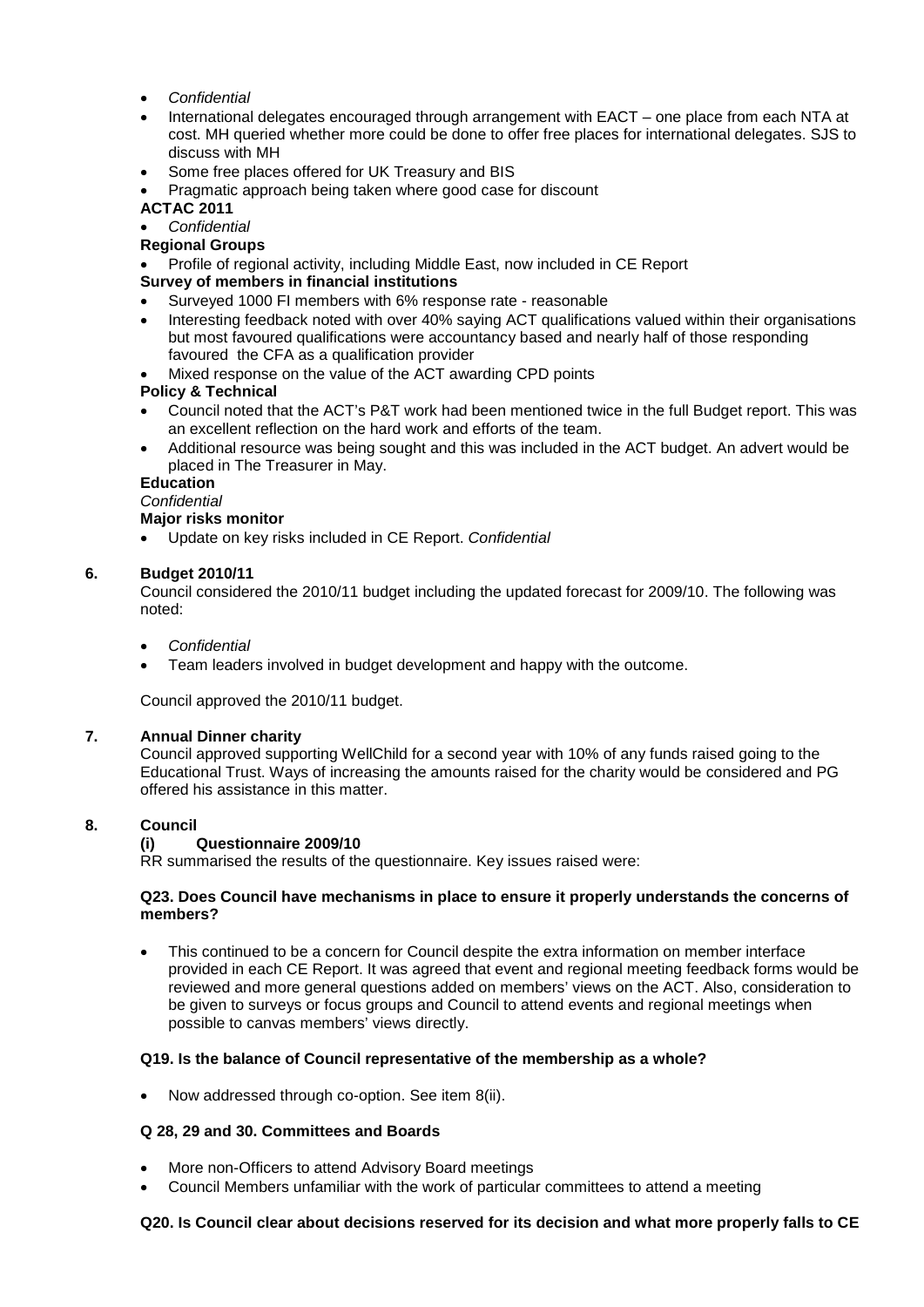#### **and management team or committees?**

• RR to re-circulate the Council Guidelines which provides details of the role and responsibilities of Council, committees, boards, Officers and CE.

#### **(ii) Council elections / retirees / co-option**

RR confirmed that five applications were received for the five vacancies on Council so the following candidates were deemed elected to serve for the term commencing 1 May 2010:

**Charles Barlow** FCT, Group Treasurer, Coats plc

**Graham Bond** FCT, Managing Director, Treasury & Risk Management Ltd (re-elected)

**Peter Goshawk** FCT, Interim Corporate Banking Treasurer, Royal Bank of Scotland (previously coopted)

**Stephen Pugh** FCT, Finance Director, Adnams plc (re-elected)

**Alison Stevens** MCT, Senior Capital Markets Manager, National Grid plc

Council thanked the following retiring Council Members for their hard work and contribution:

**Greg Croydon** FCT, Group Treasurer, IMI plc

**Lucy Fuller** FCT, Group Treasurer, Smith & Nephew plc

**David Swann** FCT, Head of Finance, BAT Nederland B.V. (President 2008/09)

As chairmen of MSC and the Education Advisory Board respectively, GC and LF would continue to attend Council meetings.

#### **Co-option:**

Council approved the co-option of Richard Dakin, MD, Lloyds, for a second twelve-month term and approved the co-option of Sean Hanafin, MD, Citi, for twelve months from 1 May 2010.

#### **President:**

This was Gerry Bacon's last Council meeting as President although he would remain on Council for a further year as Immediate Past President and chair ARAC. On behalf of Council and the Executive, DS thanked GB for his invaluable contribution and support. GB was presented with his past president's medal and a gift was being organised as thanks from the ACT. GB thanked Council and the Executive for their support and hard work over the last year and wished MH luck as he took over the Presidency from 1 May.

### **(iii) CE authority levels**

SJS left the meeting for this item. Council approved the proposed amendment to the CE authority levels as contained in the Council Guidelines. The amendment reflected Council's intention that the existing authority levels should include income as well as expense commitments as well as some further clarification of the wording to ensure that the authority level of £250k applied to obligations in the normal course of business or included in the approved plan, budget or forecast.

## **9. Any other business**

#### **(i) Ratification of committee members**

Council ratified the following appointment:

**Events & Publishing** – Roger Burge, FCT, Director of Treasury and CF, Cable & Wireless, to take over from JD as chairman of the committee from 1 May. JD would become Deputy President at 1 May. As chairman of E&P committee, RB would be invited to attend Council meetings.

**South West regional group** – David Patterson, MCT, Group Treasurer, Rotork to assist Gill Rowe in organising the SW group.

#### (ii) **Other items**

There were no other items.